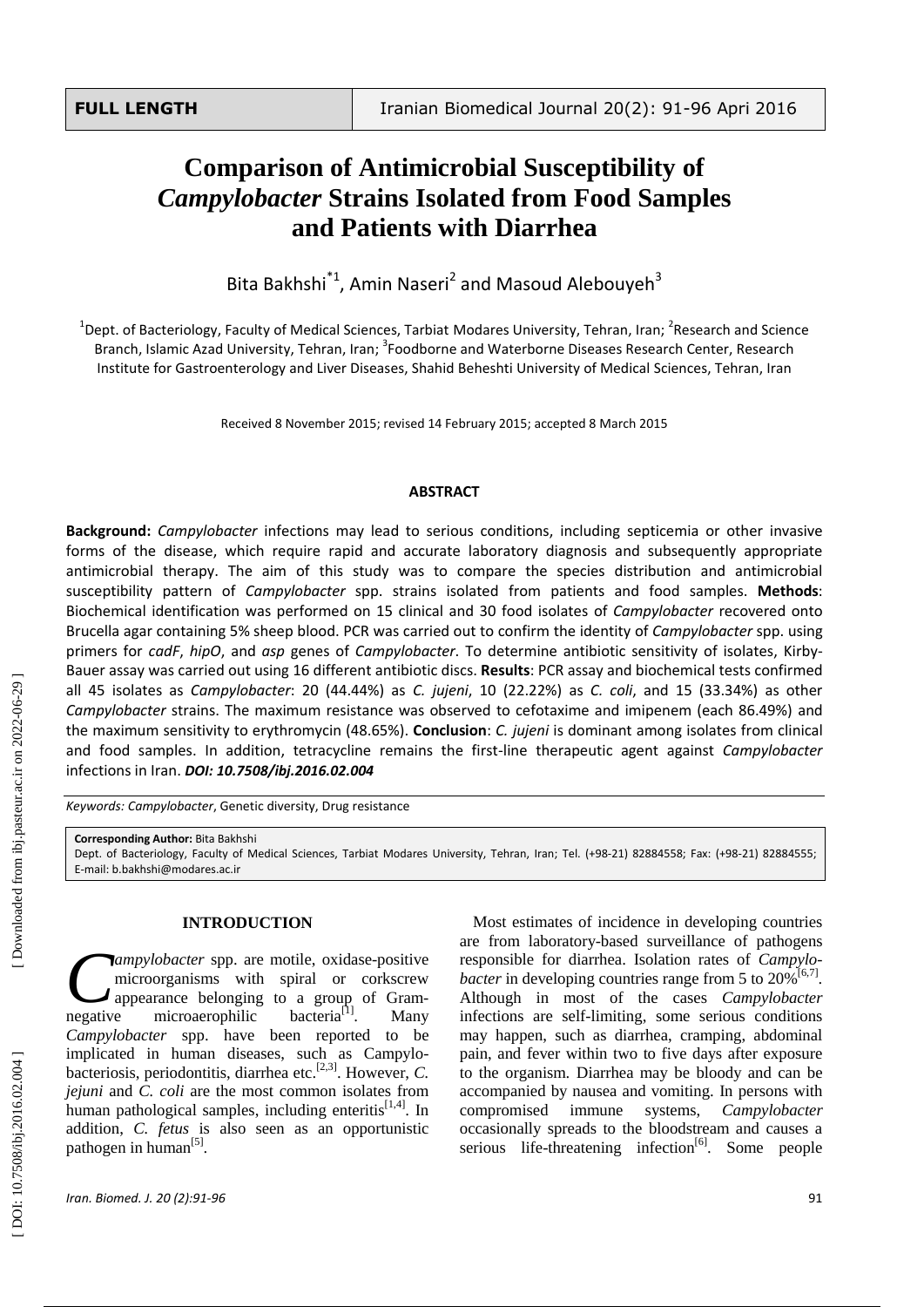develop arthritis and others may develop a rare disease called Guillain -Barré syndrome that affects nerves of the body and begins several weeks after the diarrheal illness<sup>[8]</sup>. Accordingly, rapid and accurate identification of the causing strains and the selection of the most efficient therapeutics are required<sup>[9]</sup>. However, increasing antimicrobial resistance and different patterns of antibiotic susceptibility among different clinical and environmental isolates of *Campylobacter* have been frequently reported by some investigations $^{[10,11]}$ . For example, in the late 1980s, resistance to quinolones was increased in Asia and Europe, following the introduction and indiscriminate use of these drugs in livestock $[12]$ . Interestingly, despite the widespread use of erythromycin, resistance of *Campylobacter* to this antibiotic has remained low in industrialized countries<sup>[8]</sup>.

Biochemical and molecular methods are used for identification of *Campylobacter* spp. and strains. Many methods used to identify *Campylobacter* spp. are based on classic phenotypes of these bacteria, e.g. morphology, growth temperature, biochemical and serological reactions, and tolerance to higher temperatures<sup>[13-15]</sup>. Moreover, commercial kits such as enzyme immunoassay and ProSpecT Campylobacter Microplate Assay are available for direct and rapid identification of antigens from *C. jejuni* and *C. coli* in stool $[16,17]$ . The aim of this study was to characterize Campylobacter spp. strains isolated from food and clinical samples using biochemical methods and PCR assay and to determine their antibiotic susceptibility patterns by disc diffusion test.

## **MATERIALS AND METHODS**

# **Bacterial strains**

The current study included 15 clinical and 30 food *Campylobacter* spp. isolates that were obtained during a 14 -month period (June 2004 - July 2005).The food isolates were collected from different areas of Tehran,

Iran, including shopping centers and retails. Clinical isolates were obtained from patients referred to one major hospital in Tehran. The isolates were stocked in skim milk medium containing 15% glycerol and preserved at -20°C until use.

#### **Growth conditions and biochemical tests**

Campylobacter strains were cultivated on Brucella agar containing 5% sheep blood, vancomycin, polymyxin B and trimethoprim (pH  $7.2\pm0.2$ ) at  $42^{\circ}$ C for 48 h. The cultivation was performed under microaerobic conditions provided by gas replacement method<sup>[18]</sup>. Gram staining, catalase and urease production, nitrate reduction<sup>[19]</sup>, hippurate hydrolysis<sup>[20]</sup>, and indoxyl acetate hydrolysis<sup>[21]</sup> tests were used for biochemical identification and bio -typing of the strains.

## **Molecular characterization by PCR**

PCR was carried out to detect *Campylobacter* species<sup>[22]</sup>. DNA was extracted using boiling method. Briefly, a clone of the bacteria was suspended in 200 μl sterile distilled water, boiled for 10 min and incubated at -20°C for 10 min. It was then centrifuged at 24148 × g at room temp erature for 10 min and the supernatant was used as template DNA in PCR reaction.

PCR amplification was performed using primers specific for different genes, *Campylobacter* adhesion genes: fibronectin gene (*cadF*) for detection of *Campylobacter* genus, hippuricase or benzoylglycine amidohydrolase gene (*hipO*) for *C. jejuni*, and aspartokinase or aspartate kinase gene (*asp*) for *C. coli* (Table 1). For PCR, 0.3 μl dNTP (25 mM), 0.2 μl Taq polymerase (5 unit/ $\mu$ l), 0.6  $\mu$ l MgCl<sub>2</sub> (50 mM), 5  $\mu$ l DNA template, 0.25 μl primer -F (100 pM), 0.25 μl primer-R (100 pM), and 2.5 µl PCR buffer (10 $\times$ ) were mixed and brought to a volume of 25 μl using distilled water.

The final volume was subjected to PCR amplification within a thermal cycler (Eppendorf, Germany) with the initial denaturation at  $95^{\circ}$ C for 5

| Gene | <b>Primer</b> | <b>Sequence</b>               | Length<br>(nt) | <b>Band</b><br>(bp) |
|------|---------------|-------------------------------|----------------|---------------------|
| cadF | Forward       | 5'-TTGAAGGTAATTTAGATATG-3'    | 20             | 400                 |
|      | Reverse       | 5'-CTAATACCTAAAGTTGAAAC-3'    | 20             |                     |
| hipO | Forward       | 5'-GAAGAGGGTTTGGGTGGTG-3'     | 19             | 735                 |
|      | Reverse       | 5'-AGCTAGCTTCGCATAATAACTTG-3' | 23             |                     |
| asp  | Forward       | 5'-GGTATGATTTCTACAAAGCGAG-3'  | 22.            | 500                 |
|      | Reverse       | 5'-ATAAAAGACTATCGTCGCGTG-3'   | 21             |                     |

 **Table 1**. Characteristics of the primers used for detection of *Campylobacter* isolates by PCR

bp, base pair; nt, nucleotide

[Downloaded from ibj.pasteur.ac.ir on 2022-06-29]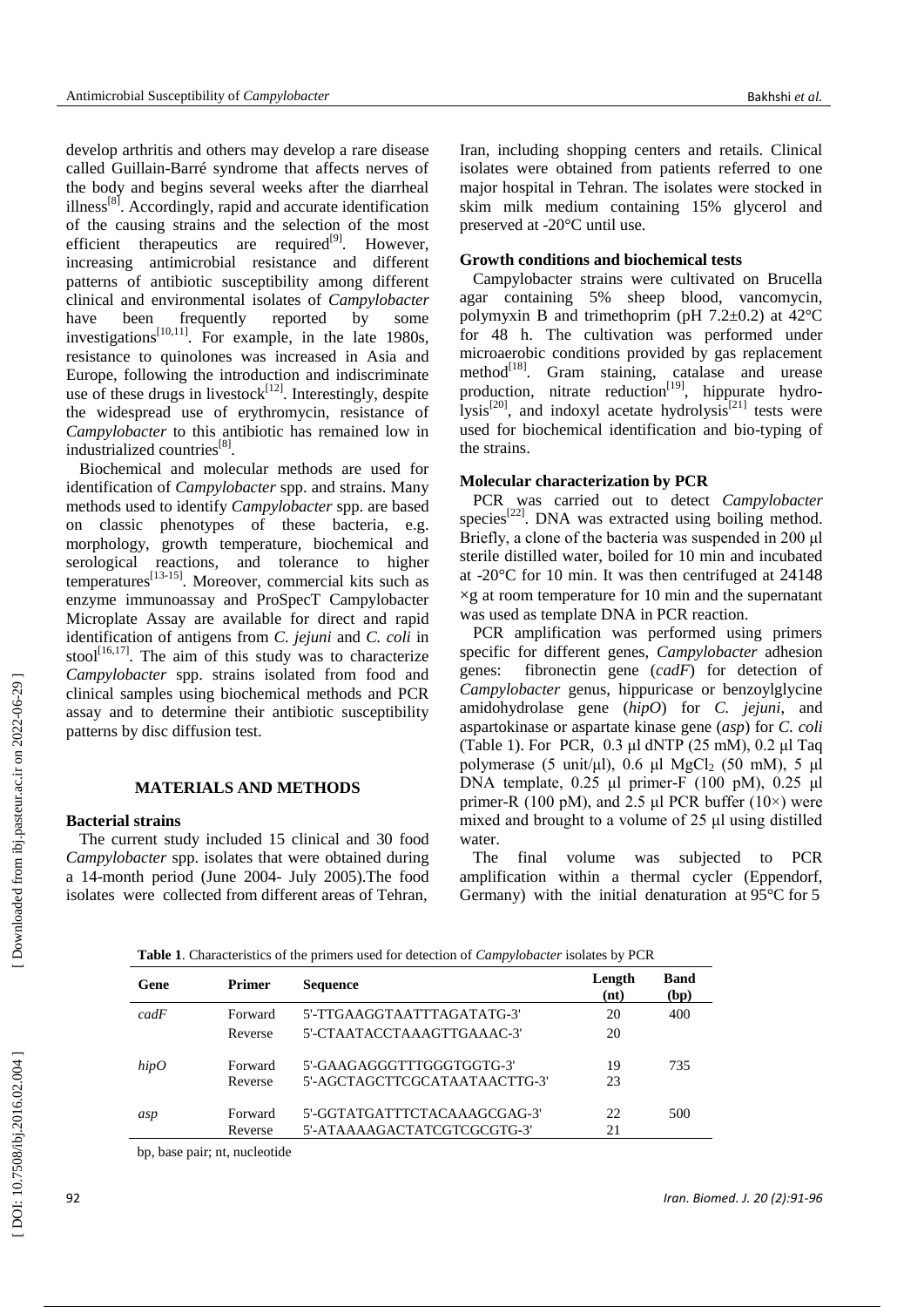min (for all three genes), followed by 30 amplification cycles. The amplification cycles included denaturation at 95°C for 45 seconds (for all three genes), annealing at 43°C (*cadF*), 55°C (*hipO*) and 52°C (*asp*) for 1 min, extension at 72°C for 1 min (for all three genes), and the final extension at 72°C for 5 min.

Afterwards, 8 μl PCR amplicons together with 2 μl loading buffer were run on 1% agarose gel in 1× Tris-Borate -EDTA buffer at 95 V for 2 h. Finally, the electrophoresis gel was stained in ethidium bromide solution (10 μg/ml), and visualized at wavelength of 590 nm under an ultraviolet trans -illuminator (Medox Biotech, India).

## **Antibiotic susceptibility test**

Antibiotic susceptibility assay was performed using Kirby-Bauer disk diffusion test<sup>[23]</sup>. For this purpose, 16 antibiotic disks were chosen (μg/disc ), including erythromycin (15), azithromycin (15), gentamicin (10), ampicillin (30), tetracycline (5), imipenem (10), ciprofloxacin (5), nalidixic acid (30), kanamycin (5), chloramphenicol (30 μg/disc), streptomycin (30), cefotaxime (30), trimethoprim (30), cefepime (30), tobramycin (10), and amikacin (30), which all were purchased from MAST Company, UK. The susceptibility of the bacteria to each antibiotic was determined according to the latest guidelines published by the Clinical and Laboratory Standards Institute.

#### **RESULTS**

# **Biochemical identification of isolates**

Results of Gram staining, nitrate reduction, catalase and urease production, and indoxyl acetate hydrolysis tests revealed that all 45 suspected isolates belonged to

*Campylobacter* spp. Among them, the hippurate hydrolysis test identified 20 isolates (44.44%) as *C. jujeni* and 10 isolates (22.22%) as *C. coli*. The remaining 15 (33.34%) *Campylobacter* spp. isolates belonged to other species.

## **Molecular characterization by PCR**

The result of PCR assay confirmed the biochemical test results for detection of *Campylobacter* spp. and related species. Using *cadF* primers, all isolates revealed a 400 -bp band on electrophoresis, which indicated the presences of *Campylobacter* spp. (Fig. 1A). Amplification with *hipO* primers revealed 20 *C.*  jujeni among the isolates (Fig. 1B). In addition, a 500bp band of *asp* gene was detected in 10 isolates corresponding to the presence of *C. coli* (Fig. 1 C).

## **Antibiotic sensitivity test**

Antibiotic sensitivity testing was performed on clinical and food isolates of *Campylobacter* spp. Disregarding the source of isolates, maximum resistance was observed to cefotaxime and imipenem, each seen among 86.49% of the isolates. In addition, the maximum sensitivity belonged to erythromycin, observed among 48.65% of the isolates. Among the strains isolated from food samples, the maximum resistance was seen to imipenem (90.9%), and the maximum sensitivity to chloramphenicol (40.9%). Moreover, among the isolates from clinical samples, the maximum resistance belonged to cefotaxime and trimethoprim (each, 93.34%), and the maximum sensitivity to tobramycin (46.66%). Comparisons of the susceptibility data among *Campylobacter* strains isolated from clinical and food samples were performed by SPSS software (version 19), and no significant difference was observed between the two groups ( *P*>0.05).



**Fig. 1.** (A) PCR amplification of *cadF* (400 bp): Lane1, positive control (*C. jejuni* ATCC 29428), lanes 2 -6, patient or food samples with positive results; lane7, negative control. (B) PCR amplification of  $hipO$  (735 bp): Lane1, negative control, lane 2, positive control (C. *jejuni* ATCC 29428), lanes 3-6, patient or food samples. (C) PCR amplification ATCC 43478); lanes 2 -6, patient or food samples; lane 7, negative control. Ma, 1 kb DNA ladder (Fermentas, USA) and Mb, 100 bp DNA ladder (Fermentas, USA). Negative control is DNA from *Escherichia coli* ATCC 25922.

DOI: 10.7508/ibj.2016.02.004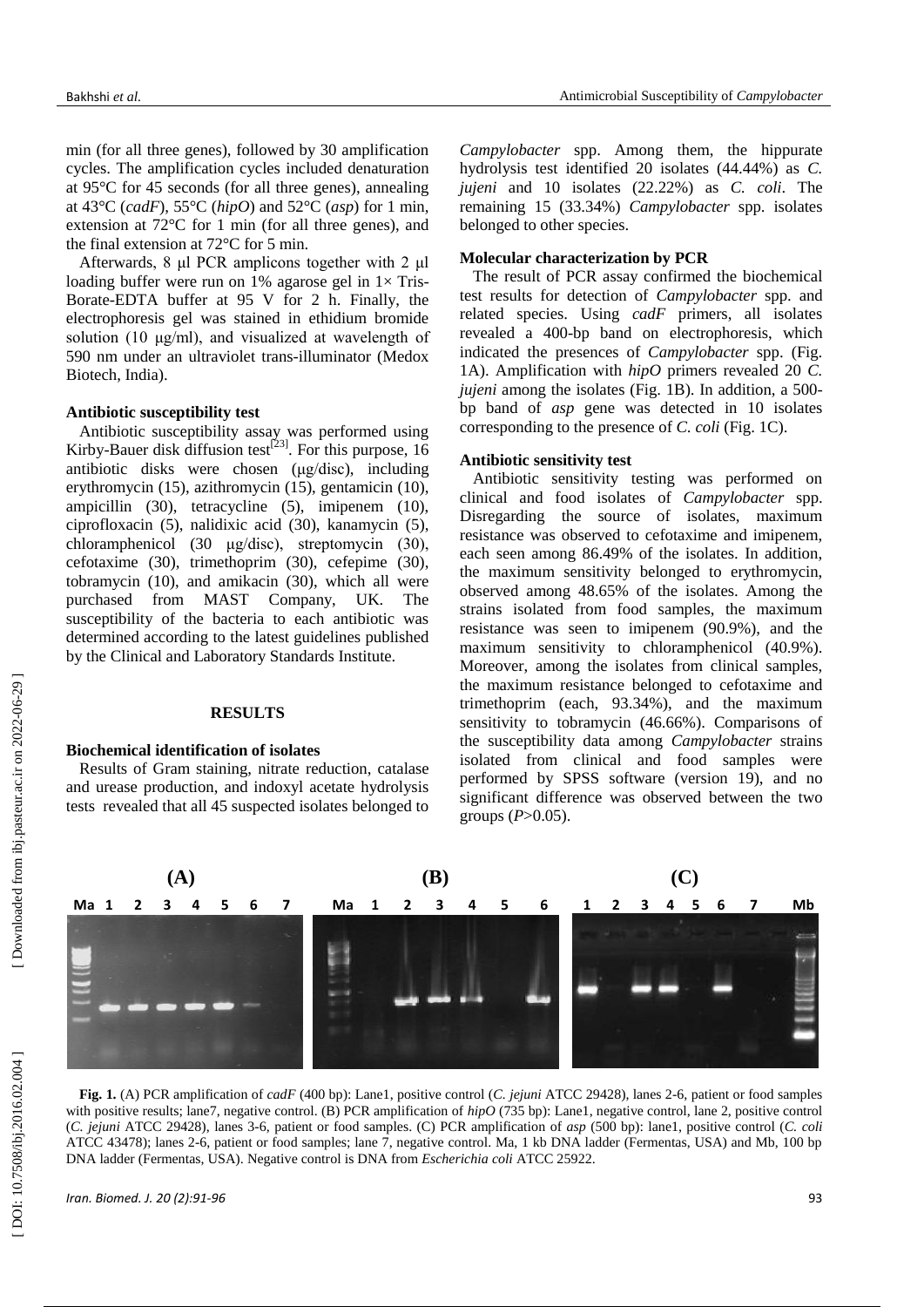# **DISCUSSION**

Due to the problems associated with the application of biochemical and biological methods for identification of *Campylobacter* strains, there are overwhelming intricacies about characterization and epidemiological studies of these bacteria. In the present study, we used both biochemical and molecular methods for detection of *Campylobacter* isolates from food and clinical samples. Although our results revealed no difference between the sensitivity of PCR assay and that of biochemical tests for species identification of *Campylobacter* isolates, many advantages have been suggested for molecular approaches in making differentiation between various strains of the bacteria. First, the accuracy and speed of molecular diagnostics are higher than biochemical methods with no need to long incubation at different temperatures. Second, molecular techniques are easier and less costly than biochemical methods, and they are more suitable for epidemiological studies.

Using PCR assay, we found that among 45 studied isolates, almost 45% were *C. jujeni* and 23% *C. coli*, and the remaining belonged to other *Campylobacter* species. Given the clinical significance of *C. jujeni* and *C. coli*, our overall focus was on these two species. These findings are in accordance with previous studies that have shown the dominance of *C. jujeni* over *C.*   $\text{col } i^{[24-26]}$ . For instance, Denis *et al.*<sup>[24]</sup>. observed that among 513 isolates from chickens, 61.5% were *C. jujeni* and 38.5% *C. coli*. In addition, Fitzgerald *et al .* [25] in an investigation on isolates from farm and clinical environments suggested that the higher frequency of *C. jujeni* over the *C. coli* may be due to the extensive colonization of the *C. jujeni* in a vast range of hosts living as commensalism. Moreover, Manfreda *et al.*[27] found that *C. jujeni* is dominant among isolates in cold seasons, while *C. coli* is more frequent in warm seasons as a thermo -tolerant species; however, in the current study, the overall dominance is attributed to the *C. jujeni*, regardless of its seasonality.

In the present study, disc diffusion test was performed to determine the resistance pattern of isolates to antibiotics belonging to aminoglycosides, quinolones, beta -lactams, sulfonamides, and cephalo sporins family of antibiotics according to the globally accepted standard criteria. We observed that the maximum resistance belonged to cefotaxime and imipenem and then to nalidixic acid, trimethoprim, ampicillin, ciprofloxacin, tetracycline, streptomycin, and kanamycin, respectively. We also found that the maximum sensitivity was to erythromycin and then to chloramphenicol, gentamicin, azithromycin, and cefepime, respectively. Senok and colleagues<sup>[28]</sup> also indicated a high degree of erythromycin sensitivity and ciprofloxacin resistance among *C. jejuni* isolates of human and poultry origin. Our study shows a high resistance to nalidixic acid and ciprofloxacin and low resistance to azithromycin and gentamicin. Antibacterial susceptibility test by Lehtopolku and coworkers<sup>[29]</sup> on 1808 isolates isolated between 2003-2005 also showed high resistance to nalidixic acid  $(41.4\% C.$  *jeiuni* and 83.3 *C. coli* strains) and (41.4% *C. jejuni* and 83.3 *C. coli* strains) and ciprofloxacin (42.4% *C*. *jujeni* and 83.3 *C. coli* strains) as well as low resistance to azithromycin (5% *C. jejuni* and 38.9 *C. coli* strains) and gentamicin (0.9% *C. jejuni* and 0 *C. coli* strains). In addition, Dadi and  $\text{Asrat}^{[30]}$  found the maximum susceptibility to erythromycin, chloramphenicol, amoxicillin, and the maximum resistance to ampicillin, gentamicin, tetracycline, streptomycin and kanamycin. Our findings are consistent with those of Dadi and  $\text{Asra}^{[30]}$ with the exception of higher susceptibility to gentamicin that was observed in our study.

Moreover, Oza and colleagues $^{[31]}$  reported the lowest resistance to ciprofloxacin (3%), which is in contrary with our findings. High resistance to ciprofloxacin in the present study may be due to the fact that fluoroquinolones such as ciprofloxacin are frequently used for treatment of campylobacteriosis because of their broad spectrum of activity against enteric pathogens<sup>[32]</sup>. Furthermore, Oza and colleagues<sup>[31]</sup> observed the susceptibility to erythromycin, gentamicin, and chloramphenicol in more than 99% of human or poultry isolates of *Campylobacter* spp., whereas maximum antimicrobial resistance was seen for ampicillin, nalidixic acid and tetracycline, respectively. Thus, our findings together with the previous reports support the continued use of erythromycin and chloramphenicol as first -line therapy for enteritis of *Campylobacter* spp. in Iran and other countries encountering campylobacteriosis.

In the present investigation, the maximum resistance was observed to cefotaxime and imipenem (each 86.49%). In an earlier study by Tajada and  $\text{colleagues}^{[33]}$ , all strains were susceptible to imipenem. Likewise, in another study among clinical *C. coli* and *C. jejuni* strains, imipenem was highly effective against multidrug resistance *campylobacter*<sup>[29]</sup>. Also, in a study in Kuwait during 2002 -2010, 97 *C. jejuni* isolates were investigated, and no resistance to imipenem was observed $^{[34]}$ . High resistance to imipenem, which was observed among our isolates, makes further observation and tracking necessary for finding the exact molecular basis of such high resistance.

Tetracycline resistance was high among our isolates (78.38%). Albert<sup>[34]</sup> and Gallay *et al.*<sup>[35]</sup> showed that resistance to tetracycline has a tendency to increase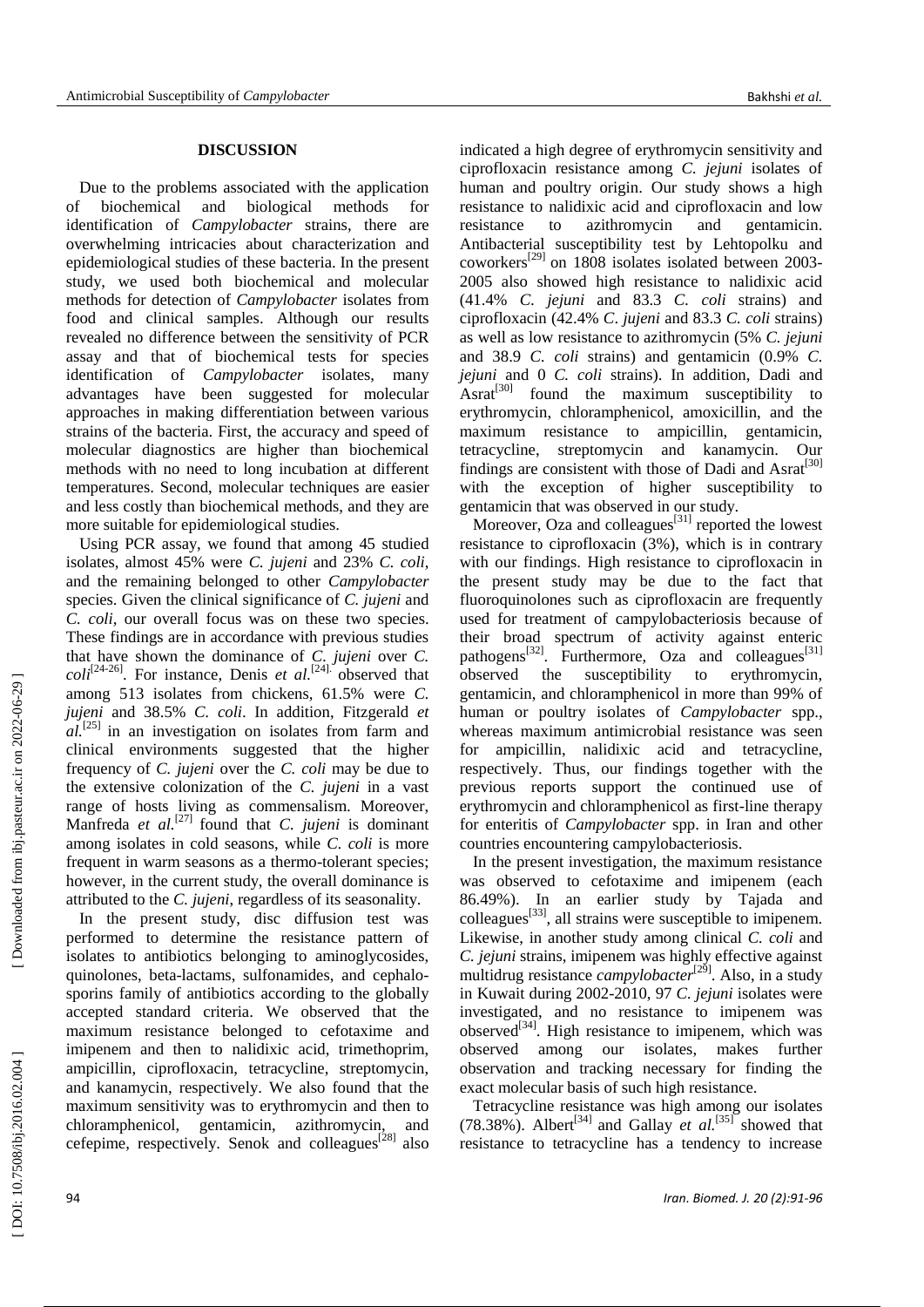from 2003 -2010 and 1999 -2004, respectively. The high rate of tetracycline resistance may be due to *tetO*, which is a plasmid encoding gene introduced to be responsible for tetracycline resistance in *Campylo*  bacter spp.<sup>[36]</sup>.

In conclusion, we found that the isolation frequency of *C. jujeni* in both clinical and food specimens is higher than that of *C. coli*. Our findings indicated that the *Campylobacter* has the highest resistance to ciprofloxacin, nalidixic acid, and tetracycline as well as the least resistance to erythromycin and chlor amphenicol, which still suggest the two latter as being first -line therapeutic agents against *Campylobacter* infections in Iranian clinics.

#### **ACKNOWLEDGMENTS**

We thank the Research Council of Tarbiat Modares University, Tehran, Iran for financially supporting the project.

**CONFLICT OF INTEREST.** None declared.

#### **REFERENCES**

- 1 . Moore JE, Corcoran D, Dooley JS, Fanning S, Lucey B, Matsuda M, [McDowell DA](http://www.ncbi.nlm.nih.gov/pubmed/?term=McDowell%20DA%5BAuthor%5D&cauthor=true&cauthor_uid=15845230) , [Mégraud F](http://www.ncbi.nlm.nih.gov/pubmed/?term=M%C3%A9graud%20F%5BAuthor%5D&cauthor=true&cauthor_uid=15845230) , [Millar](http://www.ncbi.nlm.nih.gov/pubmed/?term=Millar%20BC%5BAuthor%5D&cauthor=true&cauthor_uid=15845230)  [BC](http://www.ncbi.nlm.nih.gov/pubmed/?term=Millar%20BC%5BAuthor%5D&cauthor=true&cauthor_uid=15845230) , [O'Mahony R](http://www.ncbi.nlm.nih.gov/pubmed/?term=O%27Mahony%20R%5BAuthor%5D&cauthor=true&cauthor_uid=15845230) , [O'Riordan L](http://www.ncbi.nlm.nih.gov/pubmed/?term=O%27Riordan%20L%5BAuthor%5D&cauthor=true&cauthor_uid=15845230) , [O'Rourke M](http://www.ncbi.nlm.nih.gov/pubmed/?term=O%27Rourke%20M%5BAuthor%5D&cauthor=true&cauthor_uid=15845230) , [Rao](http://www.ncbi.nlm.nih.gov/pubmed/?term=Rao%20JR%5BAuthor%5D&cauthor=true&cauthor_uid=15845230)  [JR](http://www.ncbi.nlm.nih.gov/pubmed/?term=Rao%20JR%5BAuthor%5D&cauthor=true&cauthor_uid=15845230) [,Rooney PJ](http://www.ncbi.nlm.nih.gov/pubmed/?term=Rooney%20PJ%5BAuthor%5D&cauthor=true&cauthor_uid=15845230) , [Sails A](http://www.ncbi.nlm.nih.gov/pubmed/?term=Sails%20A%5BAuthor%5D&cauthor=true&cauthor_uid=15845230) , [Whyte P](http://www.ncbi.nlm.nih.gov/pubmed/?term=Whyte%20P%5BAuthor%5D&cauthor=true&cauthor_uid=15845230) . Campylobacter. *Veterinary research* 2005; **36**(3): 351 - 382.
- 2 . Humphrey T, O'Brien S, Madsen M. Campylobacters as zoonotic pathogens: a food production perspective. *International journal of food microbiology* 2007; **117**(3): 237 -257 .
- 3 . Zeigler M, Claar C, Rice D, Davis J, Frazier T, Turner A, Kelly C, Capps J, Kent A, Hubbard V, Ritenour C, Tuscano C, Shultz ZQ, Leaumont CF. Outbreak of campylobacteriosis associated with a long -distance obstacle adventure race -Nevada, October 2012. *Morbidity and mortality weekly report* 2014; **63**(17): 375 -378 .
- 4 . Vellinga A, Van Loock F. The dioxin crisis as experiment to determine poultry-relat Campylobacter *enteritis. Emerginginfectious dis*eases 2002; **8**(1): 19 -22 .
- 5 . Sauerwein RW, Bisseling J, Horrevorts AM. Septic abortion associated with *Campylobacter fetus* subspecies fetus infection: case report and review of the literature. *Infection* 1993; **21**(5): 331 -333 .
- 6 . Oberhelman RA, Taylor DN. Campylobacter infections in developing countries. Campylobacter, 2nd ed ASM Press, Washington, DC.
- 7 . Ghorbanalizadgan M, Bakhshi B, Lili AK, Najar - Peerayeh S, Nikmanesh B. Molecular survey of *Campylobacter jejuni* and *Campylobacter coli* virulence and diversity. *Iranian biomedical journal* 2014; **18**(3):

158 -164 .

- 8. . Coker AO, Isokpehi RD, Thomas BN, Amisu KO, Obi CL. Human campylobacteriosis in developing countries. *Emerging infectious diseases* 2002; **8**(3): 237 -244 .
- $9<sub>1</sub>$ . Eiland LS, Jenkins LS. Optimal treatment of campylobacter dysentery. The *journal of pediatric pharmacology and therapeutics* 2008; **13**(3): 170 -174 .
- 10 . Deckert AE, Reid -Smith RJ, Tamblyn SE, Morrell L, Seliske P, Jamieson FB, Irwin R, Dewey CE, Boerlin P, Mcewen SA. Antimicrobial resistance and antimicrobial use associated with laboratory -confirmed cases of campylobacter infection in two health units in Ontario. *The Canadian journal of infectious diseases and medical microbiology* 2013; **24**(1): e16 -21 .
- 11 . Perez -Boto D, Garcia -Pena FJ, Abad -Moreno JC, Echeita MA. Antimicrobial susceptibilities of *Campylobacter jejuni*  and *Campylobacter coli* strains isolated from two early stages of poultry production. *Microbial drug resistance* 2013; **19**(4): 323 - 330 .
- 12 . Endtz HP, Ruijs GJ, van Klingeren B, Jansen WH, van der Reyden T, Mouton RP. Quinolone resistance in campylo bacter isolated from man and poultry following the introduction of fluoroquinolones in veterinary medicine. *The journal of antimicrobial chemotherapy* 1991; **27**(2): 199 -208 .
- 13 . Oza AN, Thwaites RT, Wareing DR, Bolton FJ, Frost JA. Detection of heat -stable antigens of *Campylobacter jejuni* and *C. coli* by direct agglutination and passive hemagglutination. *The journal of clinical microbiology* 2002; **40**(3): 996 -1000 .
- 14 . Procop GW. Gastrointestinal infections. *Infection disease clinics North America* 2001; **15**(4): 1073 - 1 108.
- 15 . Totten PA, Patton CM, Tenover FC, Barrett TJ, Stamm WE, Steigerwalt AG, Lin Jy, Holmes KK, Brenner DJ. Prevalence and characterization of hippurate-negative *Campylobacter jejuni* in King County, Washington. *The journal of clinical microbiology* 1987; **25**(9): 1747 -1752 .
- 16 . Hindiyeh M, Jense S, Hohmann S, Benett H, Edwards C, Aldeen W, Croft A, Daly J, Mottice S, Carroll KC. Rapid detection of *Campylobacter jejuni* in stool specimens by an enzyme immunoassay and surveillance for *Campylobacter upsaliensis* in the greater salt lake city area. *The journal of clinical microbiology* 2000; **38**(8): 3076 -307 9 .
- 17 . Dediste A, Vandenberg O, Vlaes L, Ebraert A, Douat N, Bahwere P, Butzler J P. Evaluation of the ProSpecT microplate assay for detection of campylobacter: a routine laboratory perspective. *Clinical microbiology and infection* 2003; **9**(11): 1085 -1090 .
- 18 . Arimi SM, Fricker CR, Park RW. Occurrence of 'thermophilic' campylobacters in sewage and their removal by treatment processes. *Epidemiology and infection* 1988; **101**(2): 279 - 286 .
- 19 . Sellars MJ, Hall SJ, Kelly DJ. Growth of *Campylobacter jejuni* supported by respiration of fumarate, nitrate, nitrite, trimethylamine - N -oxide, or dimethyl sulfoxide requires oxygen. *The journal of bacteriology* 2002; **184**(15): 4187 - 4196 .
- 20 . Morris GK, el Sherbeeny MR, Patton CM, Kodaka H, Lombard GL, Edmonds P, Hollis DG, Brenner DJ. Comparison of four hippurate hydrolysis methods for identification of thermophilic campylobacter spp. *The journal of clinical microbiology* 1985; **22**(5): 714 -71 8 .